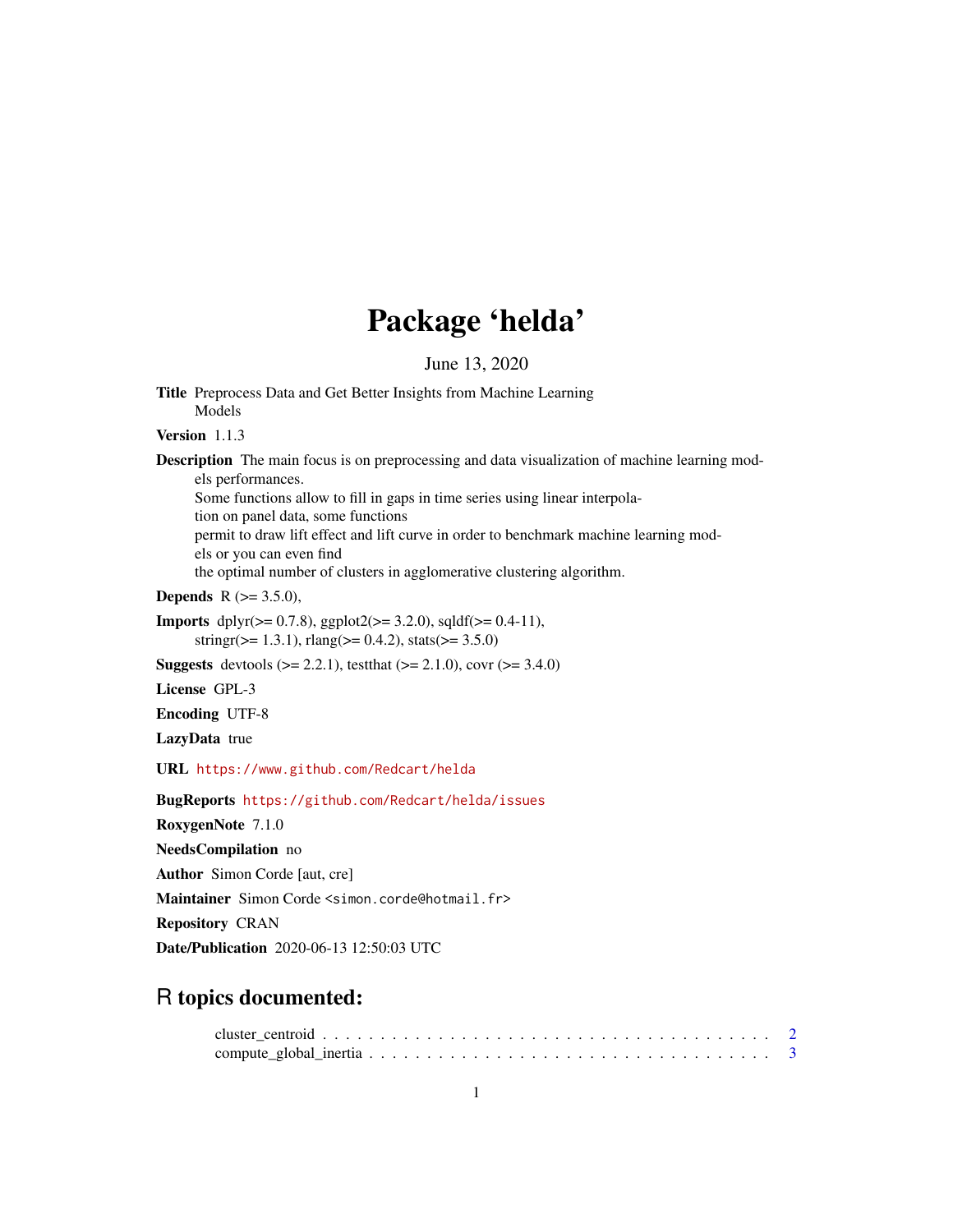#### <span id="page-1-0"></span>2 cluster\_centroid

|       | $\text{lift\_curve } \dots \dots \dots \dots \dots \dots \dots \dots \dots \dots \dots \dots \dots \dots \dots \dots$ |    |
|-------|-----------------------------------------------------------------------------------------------------------------------|----|
|       |                                                                                                                       |    |
|       |                                                                                                                       |    |
|       |                                                                                                                       |    |
|       |                                                                                                                       |    |
|       |                                                                                                                       |    |
|       |                                                                                                                       |    |
|       |                                                                                                                       |    |
|       |                                                                                                                       |    |
| Index |                                                                                                                       | 18 |

cluster\_centroid *Centroid of a cluster*

#### Description

This function allows to compute the centroid of a cluster in a R data frame

#### Usage

```
cluster_centroid(i, data, cluster_variable)
```
#### Arguments

|                  | an integer that represents the cluster number.                                              |
|------------------|---------------------------------------------------------------------------------------------|
| data             | a R data frame (all columns are required to be numeric types).                              |
| cluster_variable |                                                                                             |
|                  | a character. This refers to the column name of the data frame representing the<br>clusters. |

#### Value

a vector of coordinates of the centroid of the cluster i.

#### Author(s)

Simon CORDE

#### References

Link to the author's github package repository: <https://www.github.com/Redcart/helda>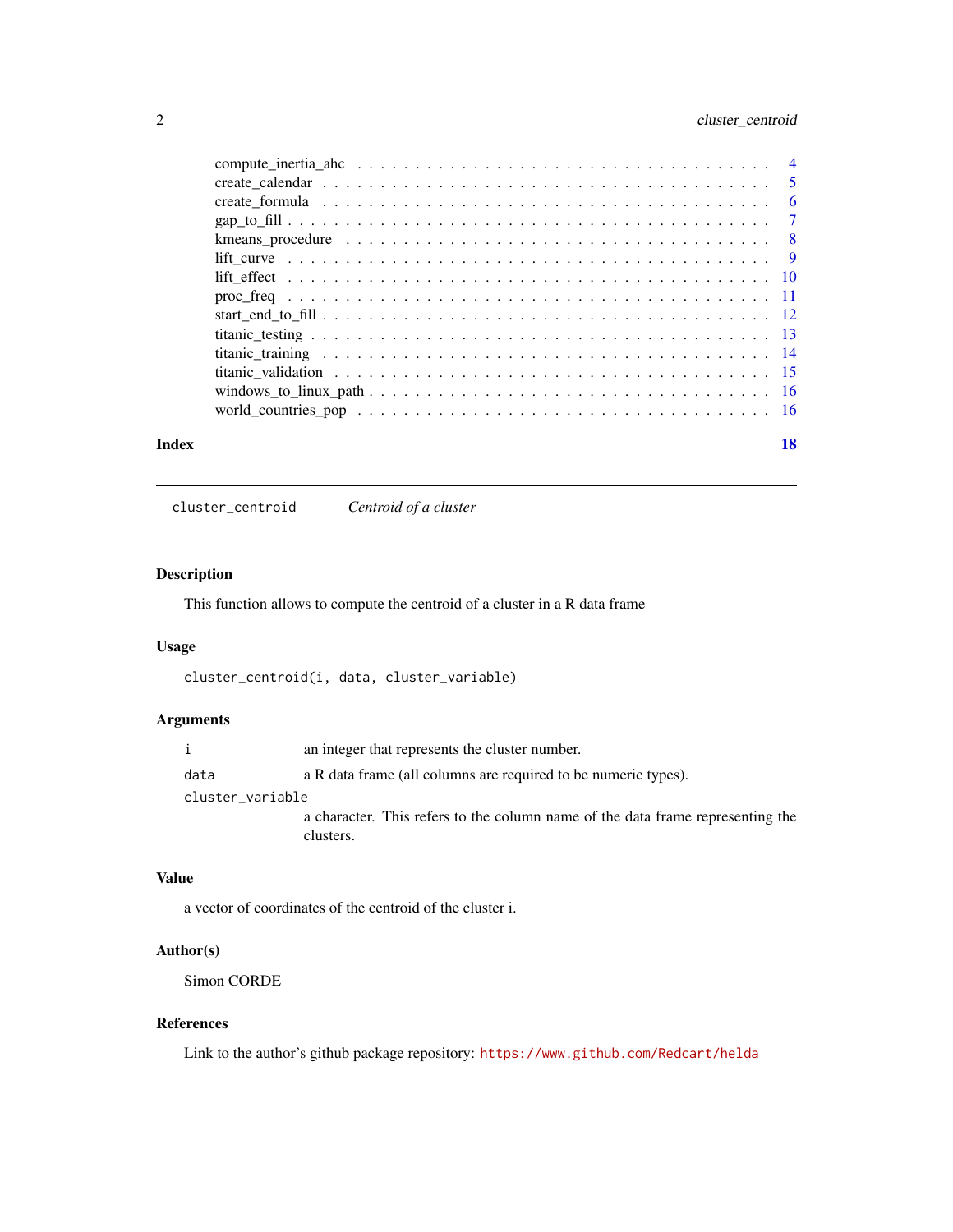#### <span id="page-2-0"></span>compute\_global\_inertia 3

#### Examples

```
library(dplyr)
# We create some cluster from k-means on the iris data set
data <- iris %>% select(Sepal.Length, Sepal.Width, Petal.Length, Petal.Width)
result_kmeans <- kmeans(data, 3)
data$cluster <- result_kmeans$cluster
# We get the coordinates of the centroid of the second cluster
result \le cluster_centroid(i = 2, data = data, cluster_variable = "cluster")
result
```
compute\_global\_inertia

*Inertia of a data frame*

#### Description

This function allows to compute the inertia of a R data frame

#### Usage

```
compute_global_inertia(data)
```
#### **Arguments**

data a R data frame (all columns are required to be numeric types).

#### Value

a numeric value representing the total inertia.

#### Author(s)

Simon CORDE

#### References

Link to the author's github package repository: <https://www.github.com/Redcart/helda>

#### Examples

```
result <- compute_global_inertia(mtcars)
result
```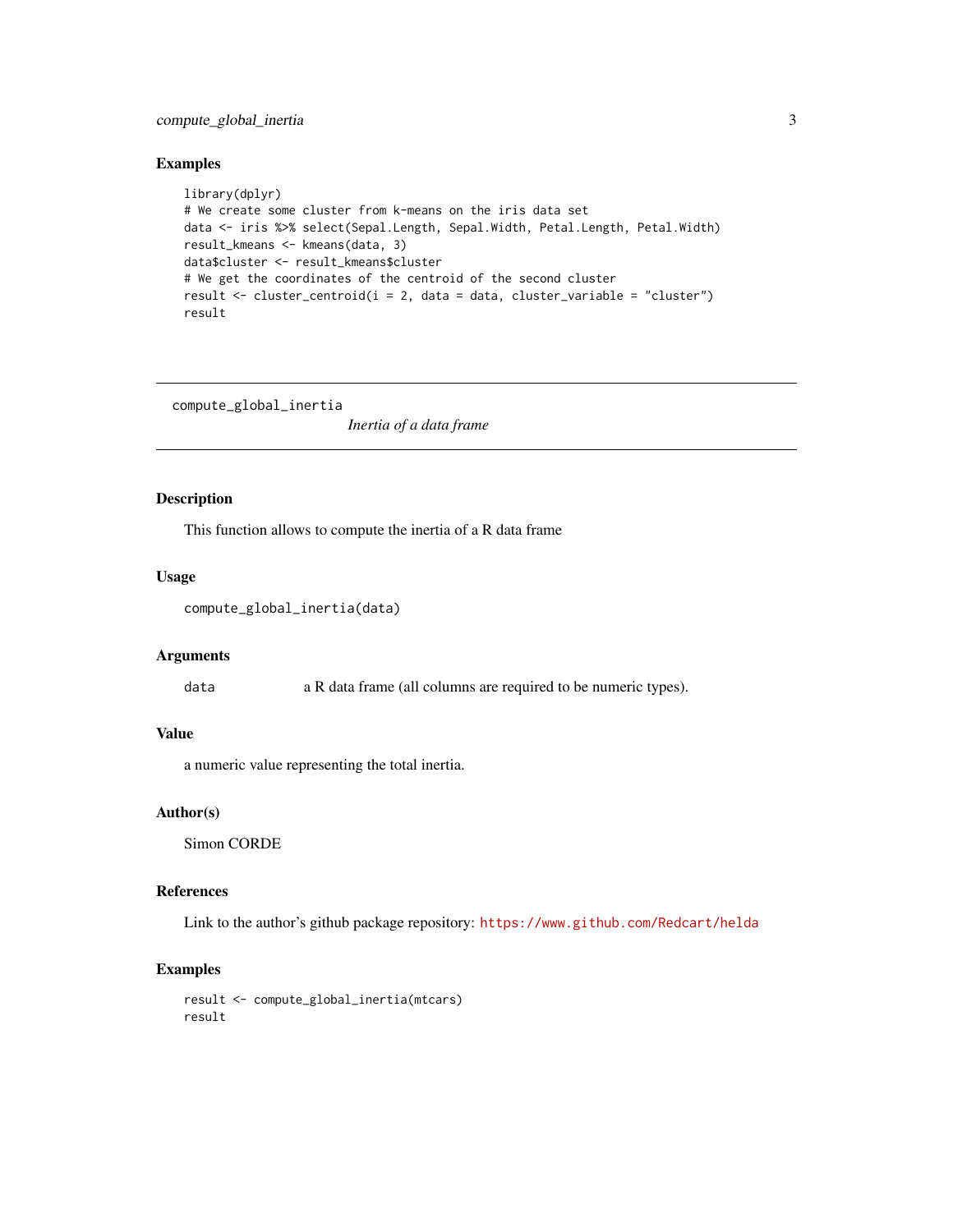```
compute_inertia_ahc Intra group inertia for choosing the optimal number of clusters in Ag-
                          glomerative Clustering
```
#### Description

This function allows to compute the inter group inertia from agglomerative clustering for different number of clusters

#### Usage

```
compute_inertia_ahc(data, method = "ward.D", max_clusters = 10)
```
#### Arguments

| data         | a R data frame (all columns are required to be numeric types).                                                  |
|--------------|-----------------------------------------------------------------------------------------------------------------|
| method       | a character. This specifies the method on which the agglomerative is built upon<br>(by default set to "ward.D") |
| max_clusters | an integer. The maximal number of clusters for which we intend to compute<br>inter group inertia                |

#### Value

a vector of length max\_clusters containing the inter group inertia for agglomerative clustering. The ith value of the vector corresponds to the inter group inertia from agglomerative clustering run with i clusters.

#### Author(s)

Simon CORDE

#### References

Link to the author's github package repository: <https://www.github.com/Redcart/helda>

#### Examples

```
library(dplyr)
# We select only numeric features from Iris data set
data <- iris %>% select(Sepal.Length, Sepal.Width, Petal.Length, Petal.Width)
result <- compute_inertia_ahc(data = data, max_clusters = 15)
result
```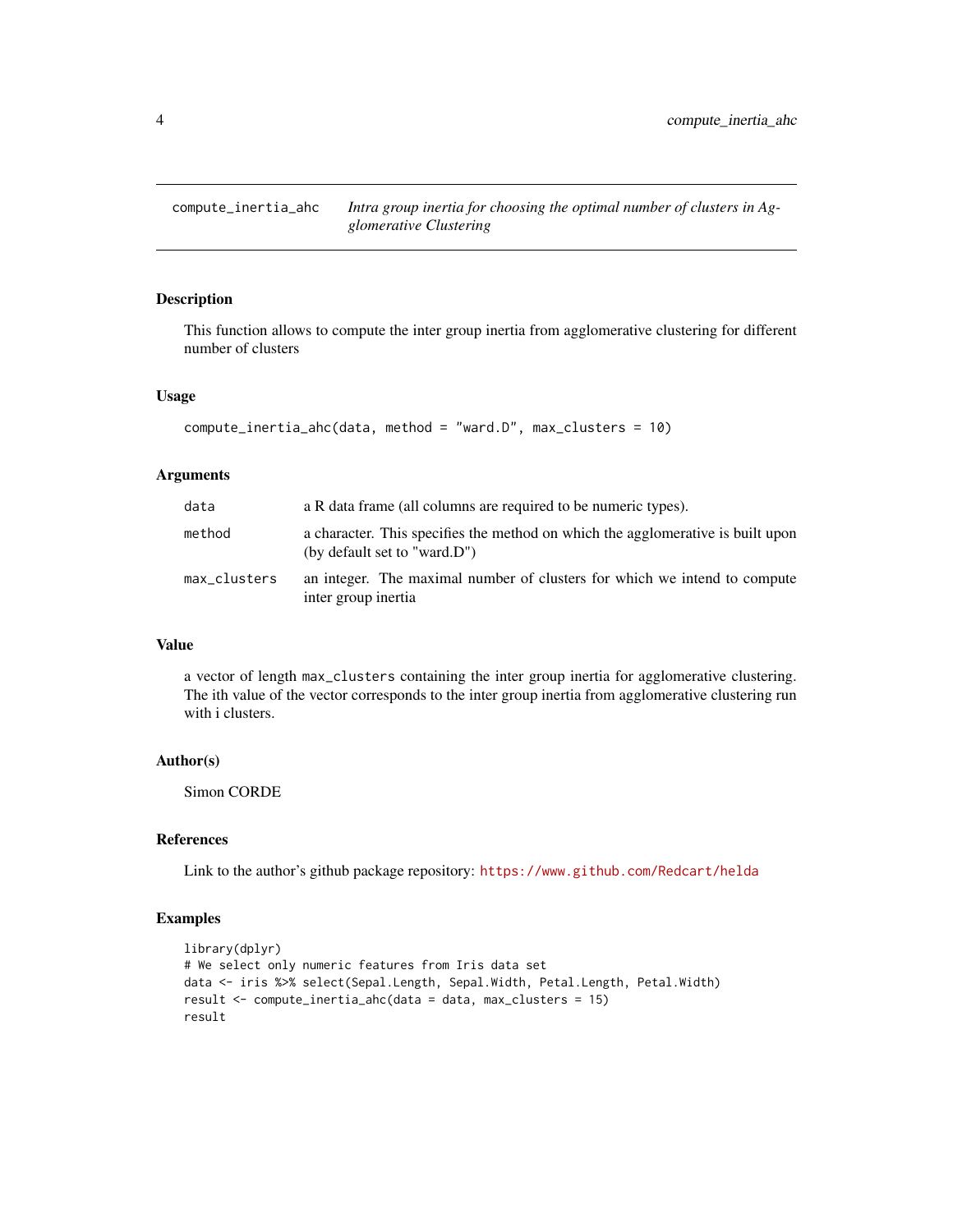<span id="page-4-1"></span><span id="page-4-0"></span>create\_calendar *Complete empty calendar*

#### Description

This function allows to create a complete empty calendar on a year scale

#### Usage

```
create_calendar(data, key_variable, time_variable, start_year, end_year)
```
#### Arguments

| data          | a R data frame.                                                                                                |
|---------------|----------------------------------------------------------------------------------------------------------------|
| key_variable  | a character. This represents the variable name that refers to the key variable in<br>the panel data (an ID, ). |
| time_variable | a character. This represents the time variable name that permits to sort observa-<br>tion on a time scale.     |
| start_year    | integer of the starting year of the time series.                                                               |
| end_year      | integer of the ending year of the time series.                                                                 |

#### Value

a R data frame with the key and time variable. Each id key is associated with all years between start\_year and end\_year.

#### Author(s)

Simon CORDE

#### References

Link to the author's github package repository: <https://www.github.com/Redcart/helda>

#### See Also

[start\\_end\\_to\\_fill](#page-11-1) [gap\\_to\\_fill](#page-6-1)

#### Examples

library(dplyr)

```
# We take three countries from 2011 to 2018
fr_sp_ge_pop <- world_countries_pop %>%
filter(country_name %in% c('France', 'Spain', 'Germany')) %>%
filter(year > 2010) %>%
arrange(country_name, year)
```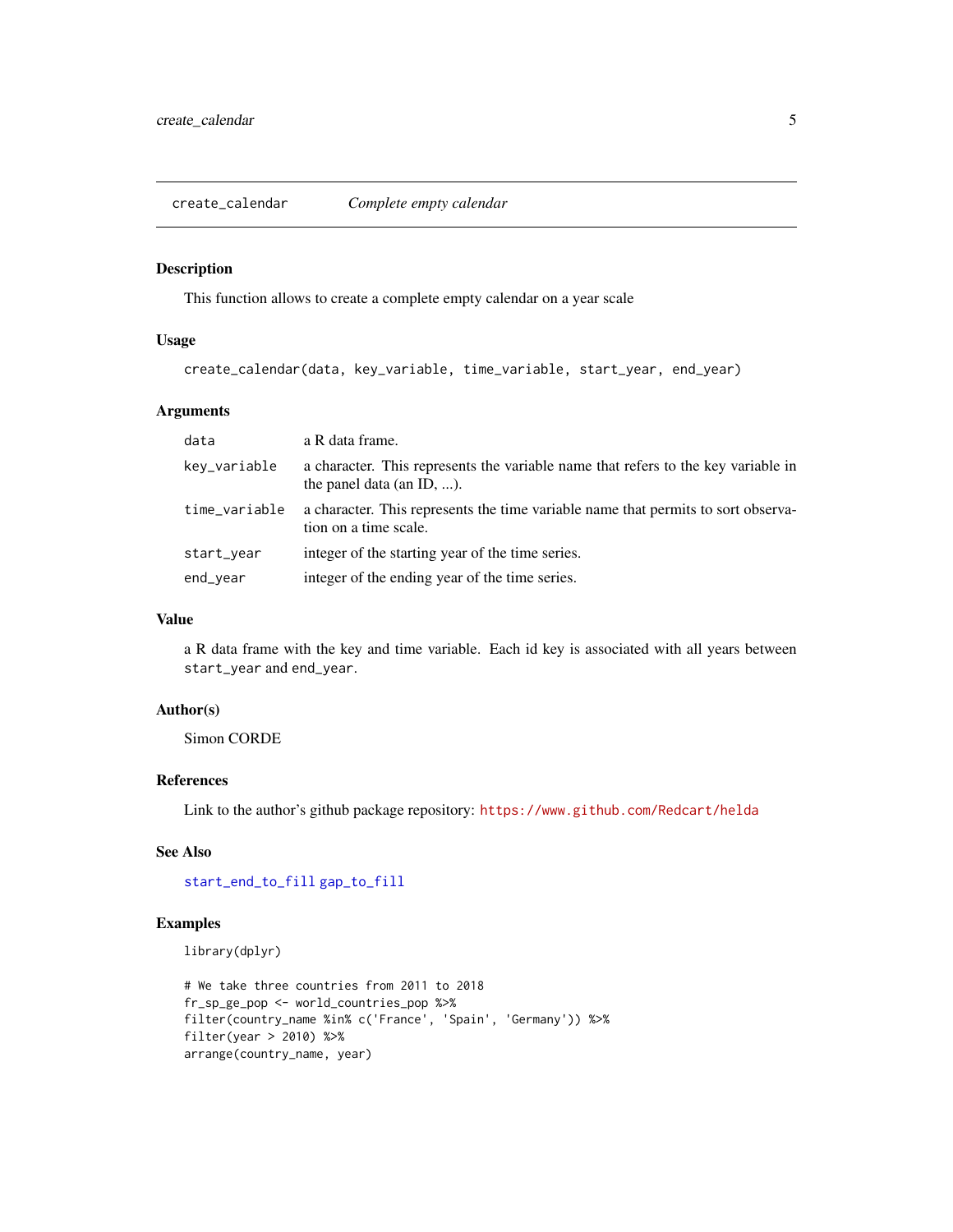```
# We artificially create some gaps in time series
fr_sp\_ge\_pop\population[c(1, 5, 11, 12, 24)] \leftarrow NAfr_sp_ge_pop <- na.omit(fr_sp_ge_pop)
data_1 <- create_calendar(data = fr_sp_ge_pop, key_variable = "country_code",
time_variable = "year", start_year = 2011, end_year = 2018)
data_2 <- start_end_to_fill(data = fr_sp_ge_pop, calendar = data_1, gap_variable = "population",
key_variable = "country_code", time_variable = "year")
data_3 \leftarrow gap_to_fill(data = data_2, gap_variable = "population_corrected_1",key_variable = "country_code", time_variable = "year", digits = 1)
```
create\_formula *Create a formula*

#### Description

This function allows to create a formula from the columns of a data frame very quickly

#### Usage

create\_formula(data, position = 1)

#### Arguments

| data     | a R data frame.                                                                   |
|----------|-----------------------------------------------------------------------------------|
| position | integer representing the position of the column in the data frame that we want to |
|          | predict. The other columns are all considered as explanatory variables.           |

#### Value

a string that contains the formula. The formula is displayed with the following format: "Y  $\sim$  X1 +  $X2 + ...$ "

#### Author(s)

Simon CORDE

#### References

Link to the author's github package repository: <https://www.github.com/Redcart/helda>

#### Examples

```
data <- iris
str(data)
result <- create_formula(data = data, position = 4)
result
```
<span id="page-5-0"></span>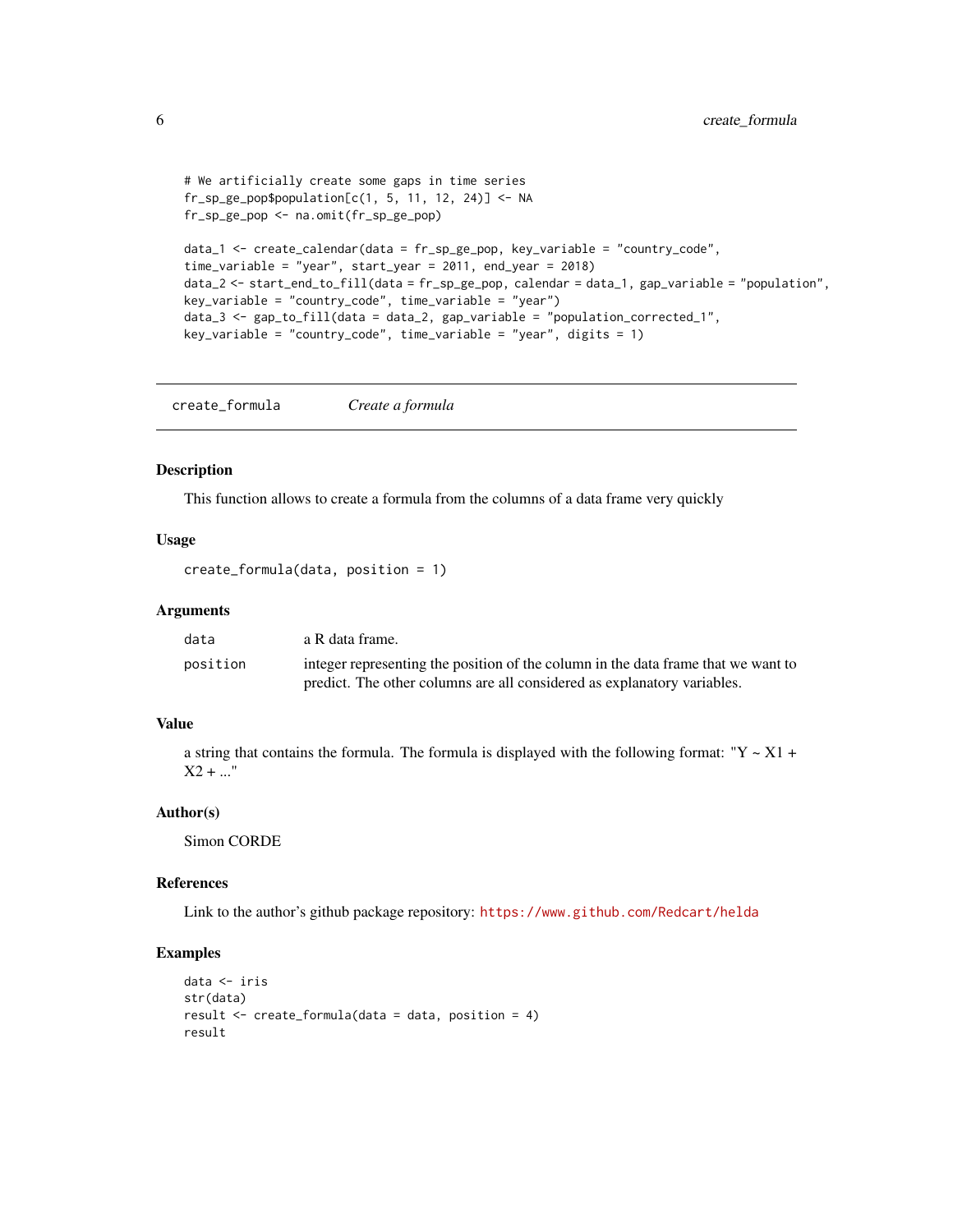<span id="page-6-1"></span><span id="page-6-0"></span>

#### Description

This function allows to fill intermediate gaps in panel data by linear interpolation

#### Usage

```
gap_to_fill(data, gap_variable, key_variable, time_variable, digits = 2)
```
#### Arguments

| data          | a R data frame.                                                                                                |
|---------------|----------------------------------------------------------------------------------------------------------------|
| gap_variable  | a character. This represents the name of the variable we want to fill the start and<br>end gaps.               |
| key_variable  | a character. This represents the variable name that refers to the key variable in<br>the panel data (an ID, ). |
| time_variable | a character. This represents the time variable name that permits to sort observa-<br>tion on a time scale.     |
| digits        | an integer. This is the number of decimals to keep for the rounding (by default<br>set to $2$ ).               |

### Value

a R data frame that contains the original columns and a new one:

• gap\_variable\_corrected\_2: the gap variable with intermediate gaps filled

#### Author(s)

Simon CORDE

#### References

Link to the author's github package repository: <https://www.github.com/Redcart/helda>

#### See Also

[create\\_calendar](#page-4-1) [start\\_end\\_to\\_fill](#page-11-1)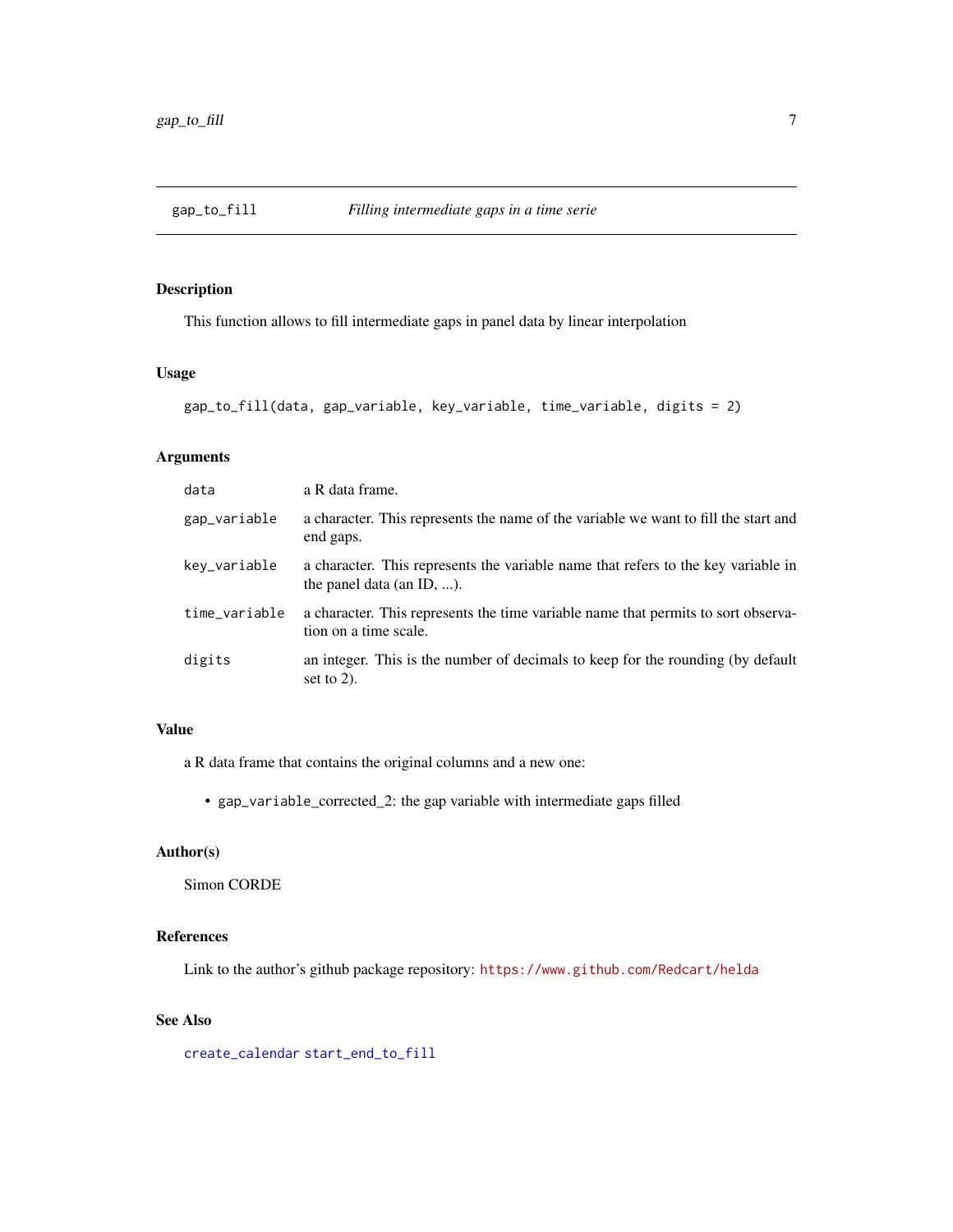#### Examples

library(dplyr)

```
# We take three countries from 2011 to 2018
fr_sp_ge_pop <- world_countries_pop %>%
filter(country_name %in% c('France', 'Spain', 'Germany')) %>%
filter(year > 2010) %>%
arrange(country_name, year)
```

```
# We artificially create some gaps in time series
fr_sp\_ge\_pop\population[c(1, 5, 11, 12, 24)] \leftarrow NAfr_sp_ge_pop <- na.omit(fr_sp_ge_pop)
```

```
data_1 <- create_calendar(data = fr_sp_ge_pop, key_variable = "country_code",
time_variable = "year", start_year = 2011, end_year = 2018)
data_2 <- start_end_to_fill(data = fr_sp_ge_pop, calendar = data_1, gap_variable = "population",
key\_variable = "country\_code", time\_variable = "year")data_3 <- gap_to_fill(data = data_2, gap_variable = "population_corrected_1",
key\_variable = "country\_code", time\_variable = "year", digits = 1)
```
kmeans\_procedure *K-means procedure*

#### Description

This function allows to perform k-means clustering with constrained on the size of clusters

#### Usage

```
kmeans_procedure(
  data,
  columns,
  threshold_min,
  threshold_max,
  verbose = FALSE,
  seed = 42\lambda
```
#### Arguments

| data          | a R data frame.                                                                                                             |
|---------------|-----------------------------------------------------------------------------------------------------------------------------|
| columns       | a vector of columns names of the data frame on which we perform the kmeans<br>algorithm. These features have to be numeric. |
| threshold_min | an integer. It represents the minimum size for cluster.                                                                     |
| threshold_max | an integer. It represents the maximum size fo cluster.                                                                      |
| verbose       | a boolean. If set to TRUE print the current state of the procedure (by default set<br>to FALSE).                            |
| seed          | an integer. This represents the seed for the random call (if we want the output to<br>be reproducible).                     |

<span id="page-7-0"></span>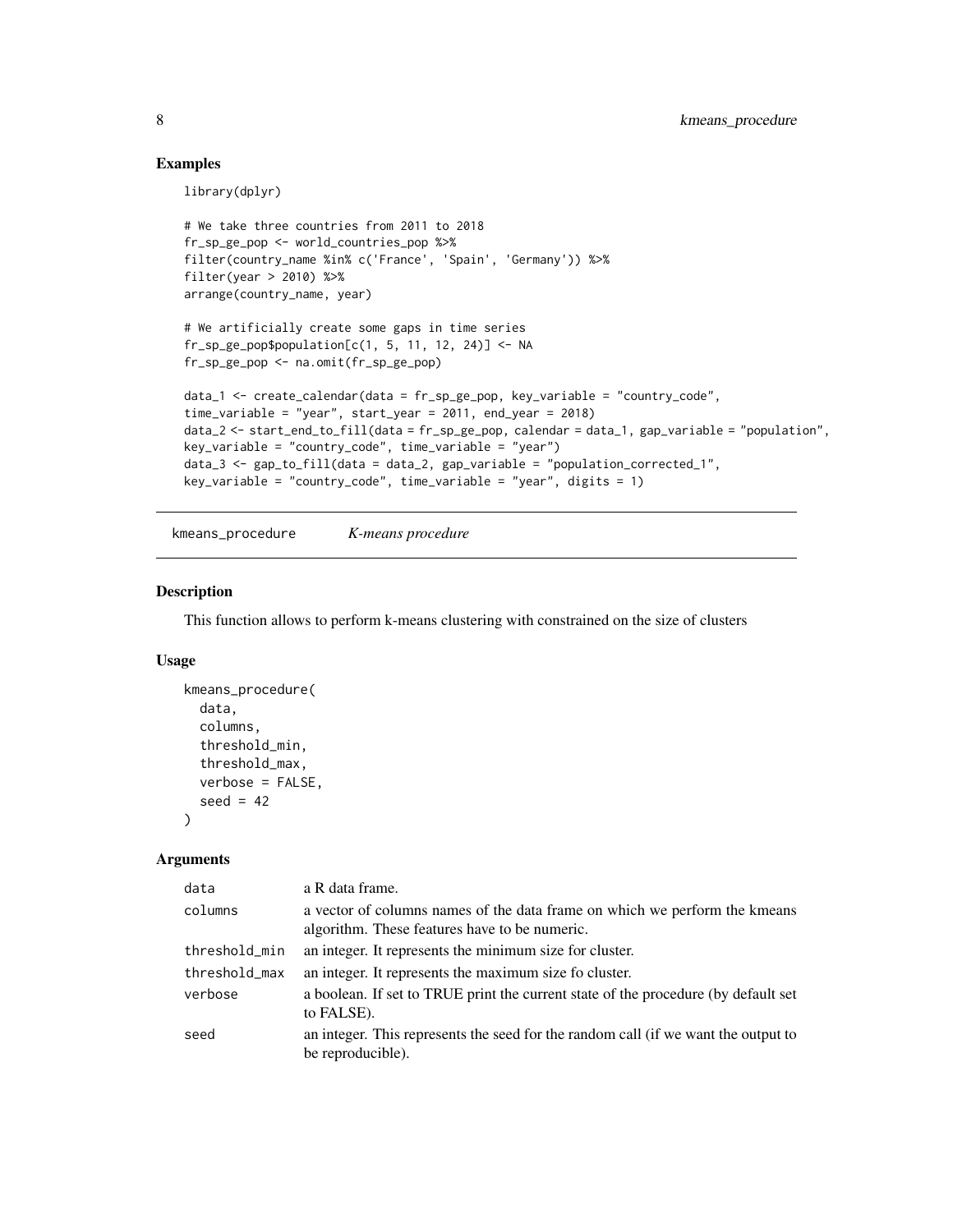#### <span id="page-8-0"></span>lift\_curve 9

#### Value

a R data frame. This contains the id of the original data frame and a column 'cluster' representing the cluster to which the observation belongs to.

#### Author(s)

Simon CORDE

#### References

Link to the author's github package repository: <https://www.github.com/Redcart/helda>

#### Examples

```
library(dplyr)
data <- iris %>% select(Sepal.Length, Sepal.Width, Petal.Length, Petal.Width)
features <- colnames(data)
result <- kmeans_procedure(data = data, columns = features, threshold_min = 2, threshold = 10,
verbose=FALSE, seed=10)
```
lift\_curve *Lift curve graph*

#### Description

This function allows to draw a lift curve in a ggplot style for binary classification model

#### Usage

lift\_curve(predictions, true\_labels, positive\_label)

#### Arguments

| predictions | a vector of predictions. These are generally the result of a machine learning<br>model. The predictions must be probabilities (a real number between 0 and 1). |
|-------------|----------------------------------------------------------------------------------------------------------------------------------------------------------------|
| true labels | a vector of true labels.                                                                                                                                       |
|             | positive_label a character or integer that specify the positive label $(Y=1)$ in the 'true_labels'.                                                            |

#### Value

a ggplot object containing the lift curve.

#### Author(s)

Simon CORDE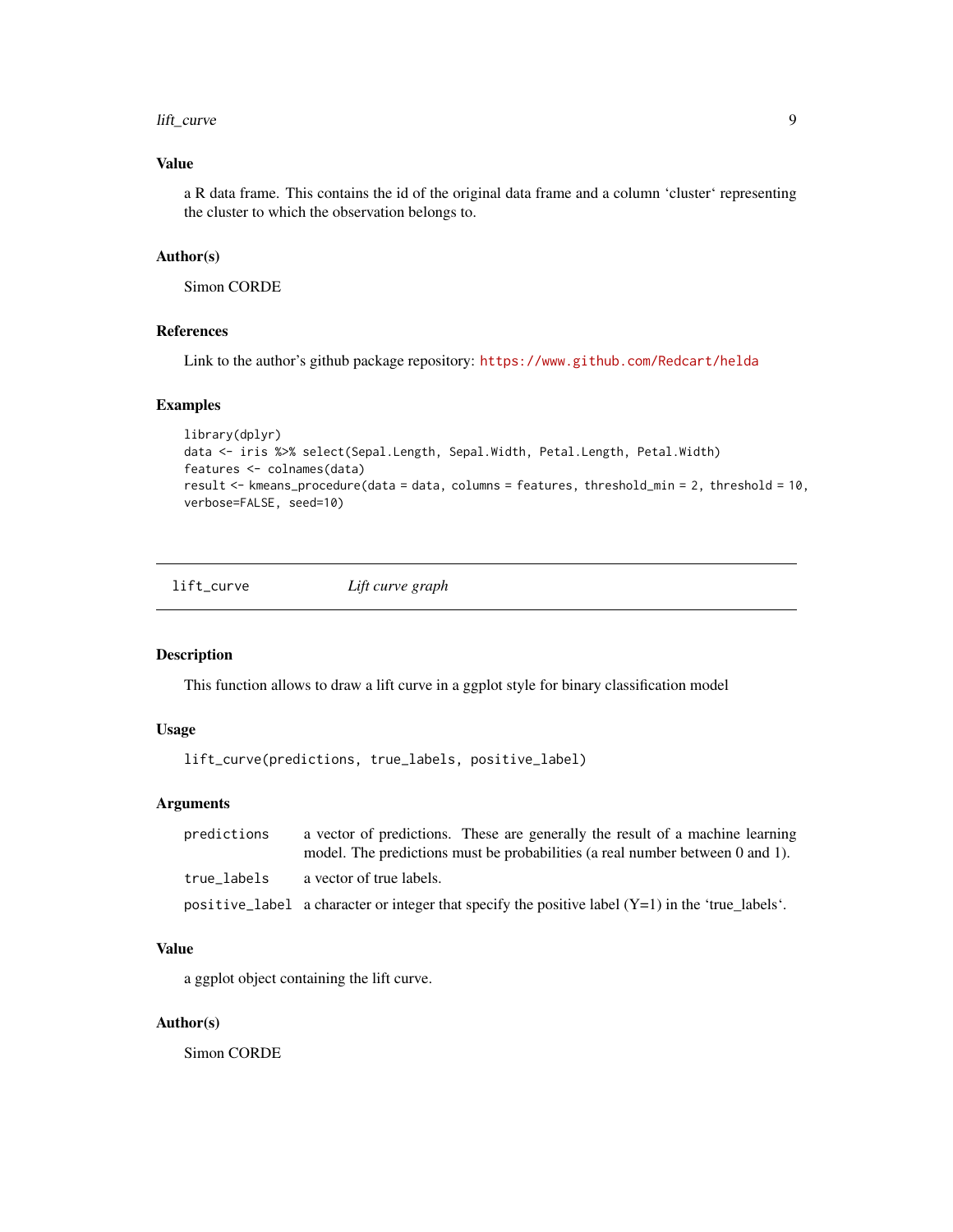#### References

Link to the author's github package repository: <https://www.github.com/Redcart/helda>

#### See Also

lift\_effect

#### Examples

```
data_training <- titanic_training
data_validation <- titanic_validation
model_glm <- glm(formula = "Survived ~ Pclass + Sex + Age + SibSp + Fare + Embarked",
data = data_training,
family = binomial(link = "logit"))
predictions <- predict(object = model_glm, newdata = data_validation, type = "response")
plot <- lift_curve(predictions = predictions, true_labels = data_validation$Survived,
positive_label = 1)
plot
```
lift\_effect *Lift effect curve*

#### Description

This function allows to draw the lift effect on a graph for binary classification model

#### Usage

```
lift_effect(predictions, true_labels, positive_label)
```
#### Arguments

| predictions | a vector of predictions. These are generally the result of a machine learning                       |
|-------------|-----------------------------------------------------------------------------------------------------|
|             | model. The predictions must be probabilities (a real number between 0 and 1).                       |
| true labels | a vector of true labels.                                                                            |
|             | positive_label a character or integer that specify the positive label $(Y=1)$ in the 'true labels'. |

#### Value

a ggplot object containing the lift effect.

#### Author(s)

Simon CORDE

#### References

Link to the author's github package repository: <https://www.github.com/Redcart/helda>

<span id="page-9-0"></span>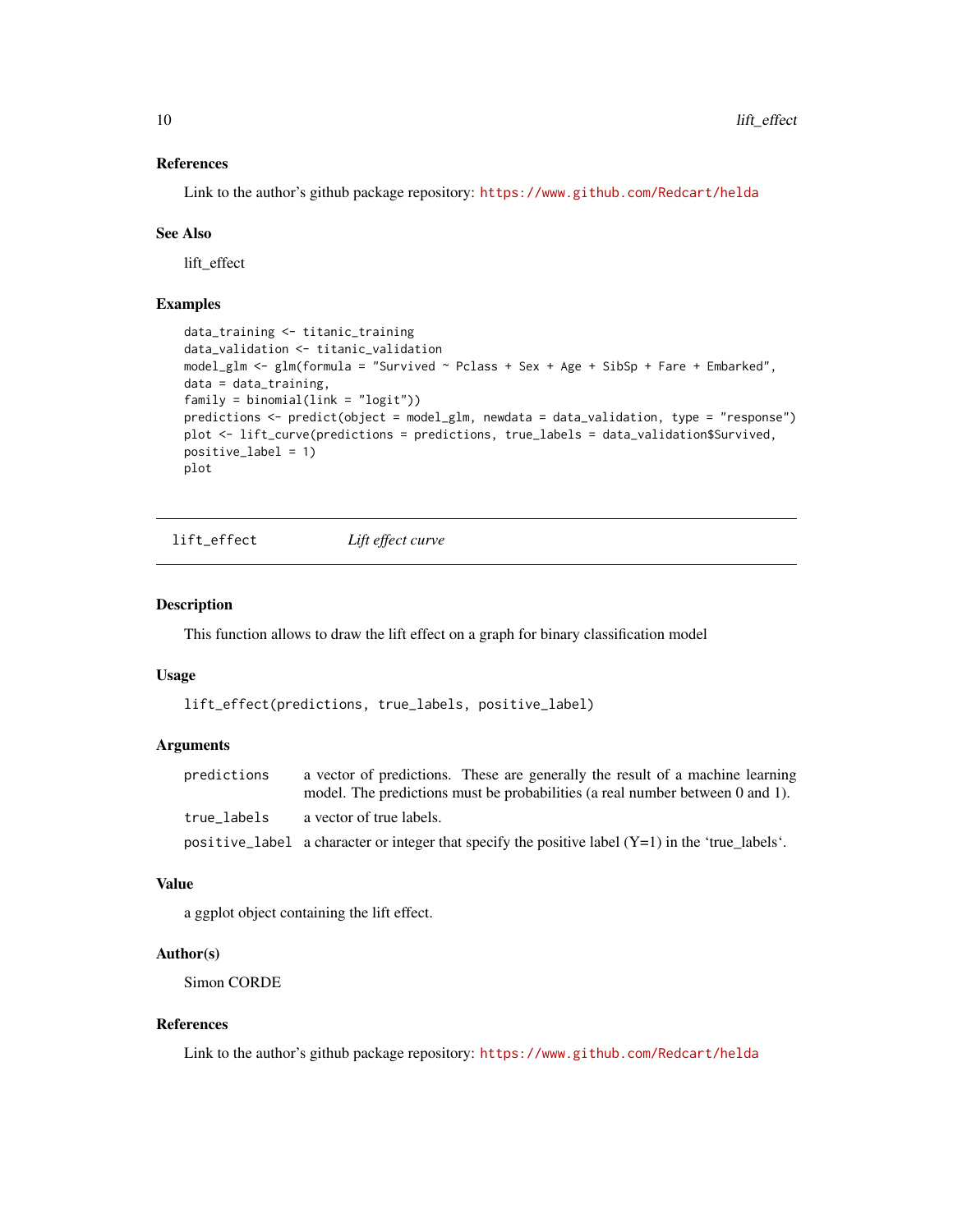#### <span id="page-10-0"></span>proc\_freq 11

#### See Also

lift\_curve

#### Examples

```
data_training <- titanic_training
data_validation <- titanic_validation
model_glm <- glm(formula = "Survived ~ Pclass + Sex + Age + SibSp + Fare + Embarked",
data = data_training,
family = binomial(link = "logit"))
predictions <- predict(object = model_glm, newdata = data_validation, type = "response")
plot <- lift_effect(predictions = predictions, true_labels = data_validation$Survived,
positive_label = 1)
plot
```
proc\_freq *SAS proc freq in R*

#### Description

This function permits to reproduce the output of the SAS proc freq

#### Usage

```
proc_freq(variable, digits = 4)
```
#### Arguments

| variable | vector on which we want to apply the function.                                           |
|----------|------------------------------------------------------------------------------------------|
| digits   | integer that specifies the number of decimals we want to keep in the rounded<br>figures. |

#### Value

a R data frame of dimension [number of categories x 5]. The five columns display the following information:

- Category: different categories of the original categorical variable
- Frequency
- Percentage
- Cumulative.Frequency
- Cumulative.Percentage

#### Author(s)

Simon CORDE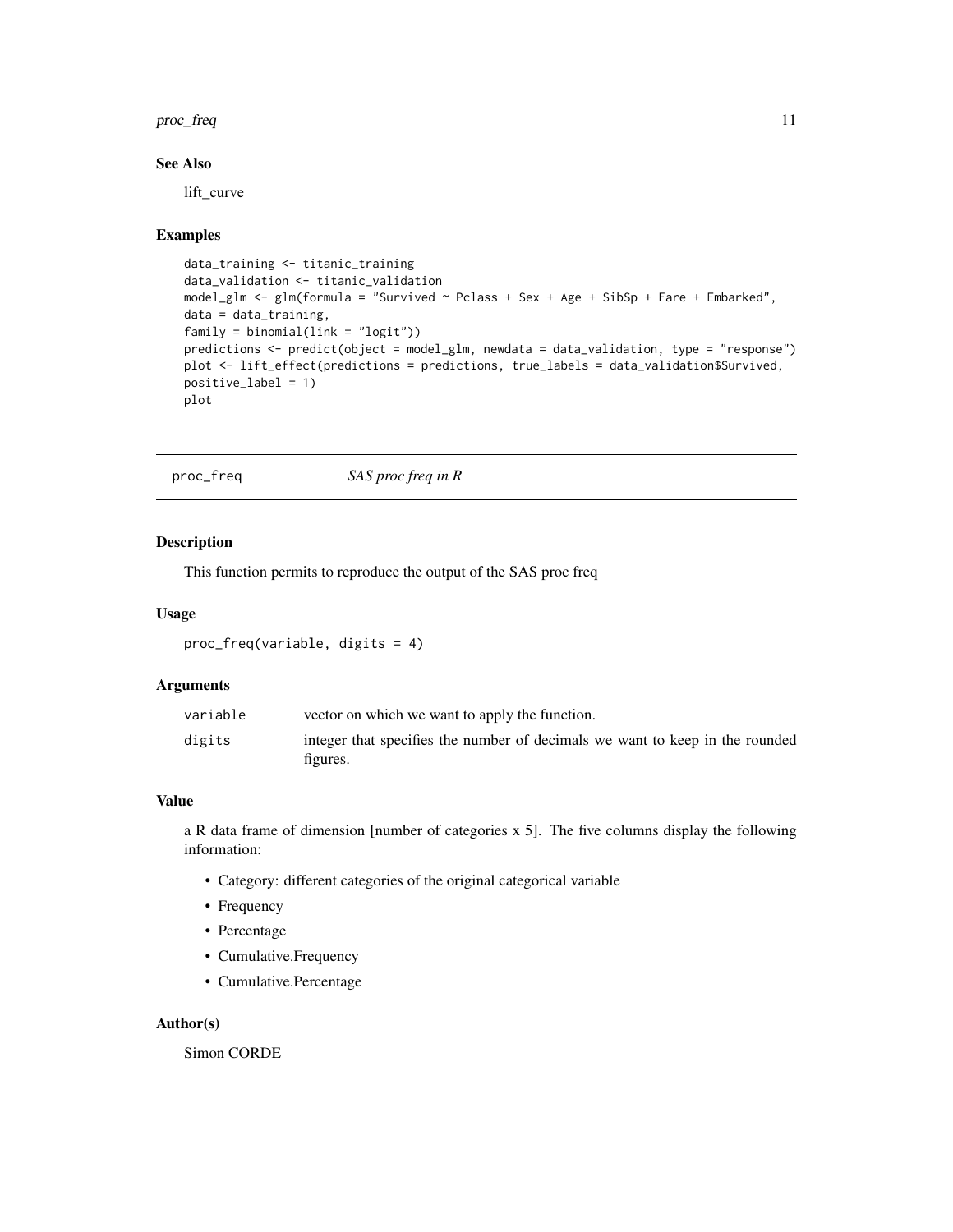#### References

Link to the author's github package repository: <https://www.github.com/Redcart/helda>

#### Examples

```
data <- iris
str(data)
result <- proc_freq(data$Species)
result
```
<span id="page-11-1"></span>start\_end\_to\_fill *Function for filling start and end gaps in time series*

#### Description

This function allows to fill the start and end gaps of a time series by doing repetition of next (for the start) and previous values (for the end)

#### Usage

start\_end\_to\_fill(data, calendar, gap\_variable, key\_variable, time\_variable)

#### Arguments

| a R data frame                                                                                                |
|---------------------------------------------------------------------------------------------------------------|
| a R data frame containing a complete empty calendar (as one can performs with<br>create_calendar_day)         |
| a character. This represents the name of the variable we want to fill the start and<br>end gaps               |
| a character. This represents the variable name that refers to the key variable in<br>the panel data (an ID, ) |
| a character. This represents the time variable name that permits to sort observa-<br>tion on a time scale     |
|                                                                                                               |

#### Value

a R data frame that contains the original columns and a new one:

• gap\_variable\_corrected\_1: the gap variable with starts and ends filled

#### Author(s)

Simon CORDE

#### References

Link to the author's github package repository: <https://www.github.com/Redcart/helda>

<span id="page-11-0"></span>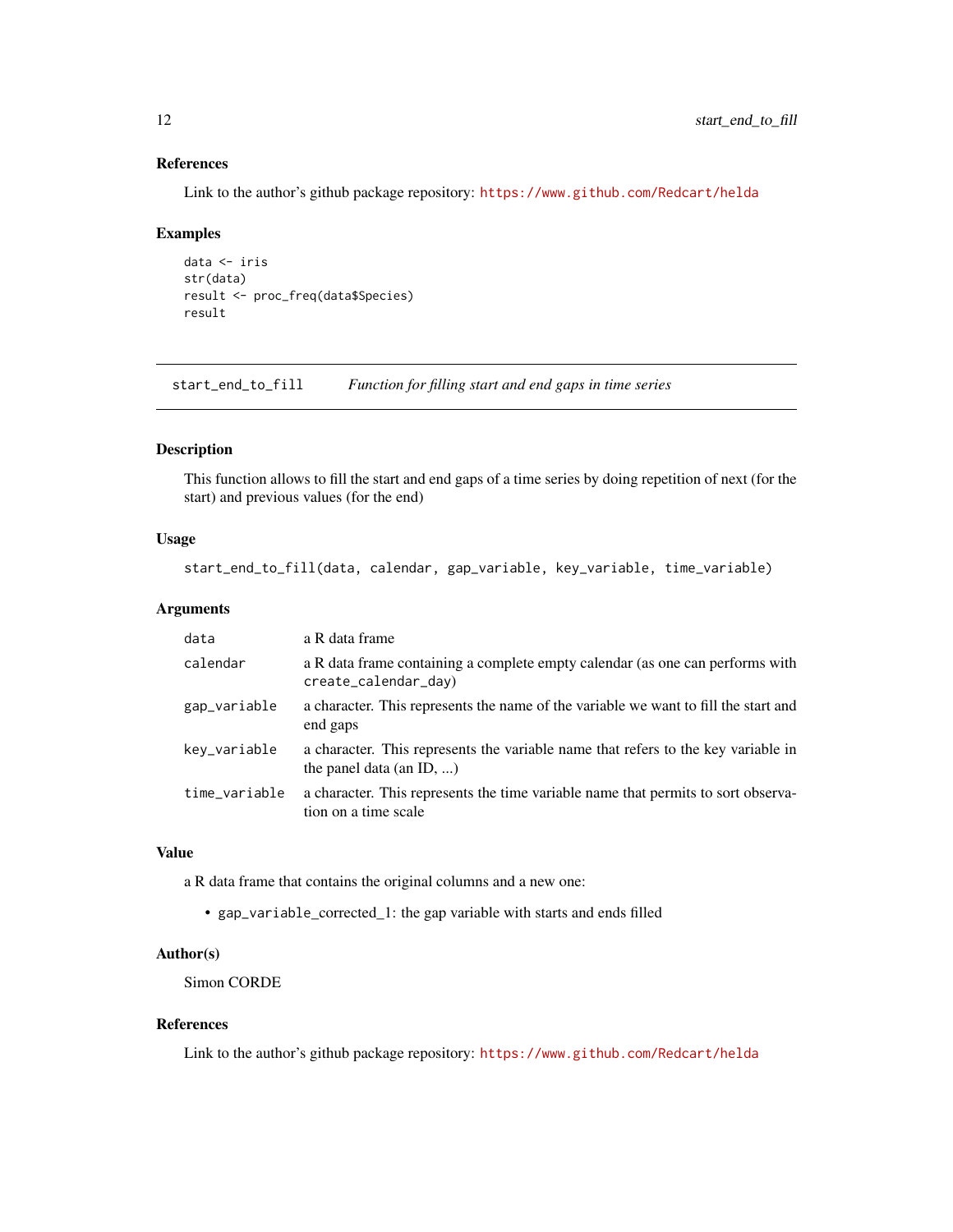#### <span id="page-12-0"></span>titanic\_testing 13

#### See Also

[create\\_calendar](#page-4-1) [gap\\_to\\_fill](#page-6-1)

#### Examples

library(dplyr)

# We take three countries from 2011 to 2018 fr\_sp\_ge\_pop <- world\_countries\_pop %>% filter(country\_name %in% c('France', 'Spain', 'Germany')) %>% filter(year > 2010) %>% arrange(country\_name, year)

```
# We artificially create some gaps in time series
fr_sp\_ge\_pop\population[c(1, 5, 11, 12, 24)] \leftarrow NAfr_sp_ge_pop <- na.omit(fr_sp_ge_pop)
```

```
data_1 <- create_calendar(data = fr_sp_ge_pop, key_variable = "country_code",
time_variable = "year", start_year = 2011, end_year = 2018)
data_2 <- start_end_to_fill(data = fr_sp_ge_pop, calendar = data_1, gap_variable = "population",
key_variable = "country_code", time_variable = "year")
data_3 <- gap_to_fill(data = data_2, gap_variable = "population_corrected_1",
key\_variable = "country\_code", time\_variable = "year", digits = 1)
```
titanic\_testing *Titanic testing data set*

#### Description

Titanic testing data set

#### Usage

titanic\_testing

#### Format

Data frame of 418 observations and 11 features:

PassengerId id of the passenger

Pclass passenger class on the boat

Name name of the passenger

Sex male / female

Age age of the passenger

SibSp number of siblings/spouses aboard

Parch number of parents/children aboard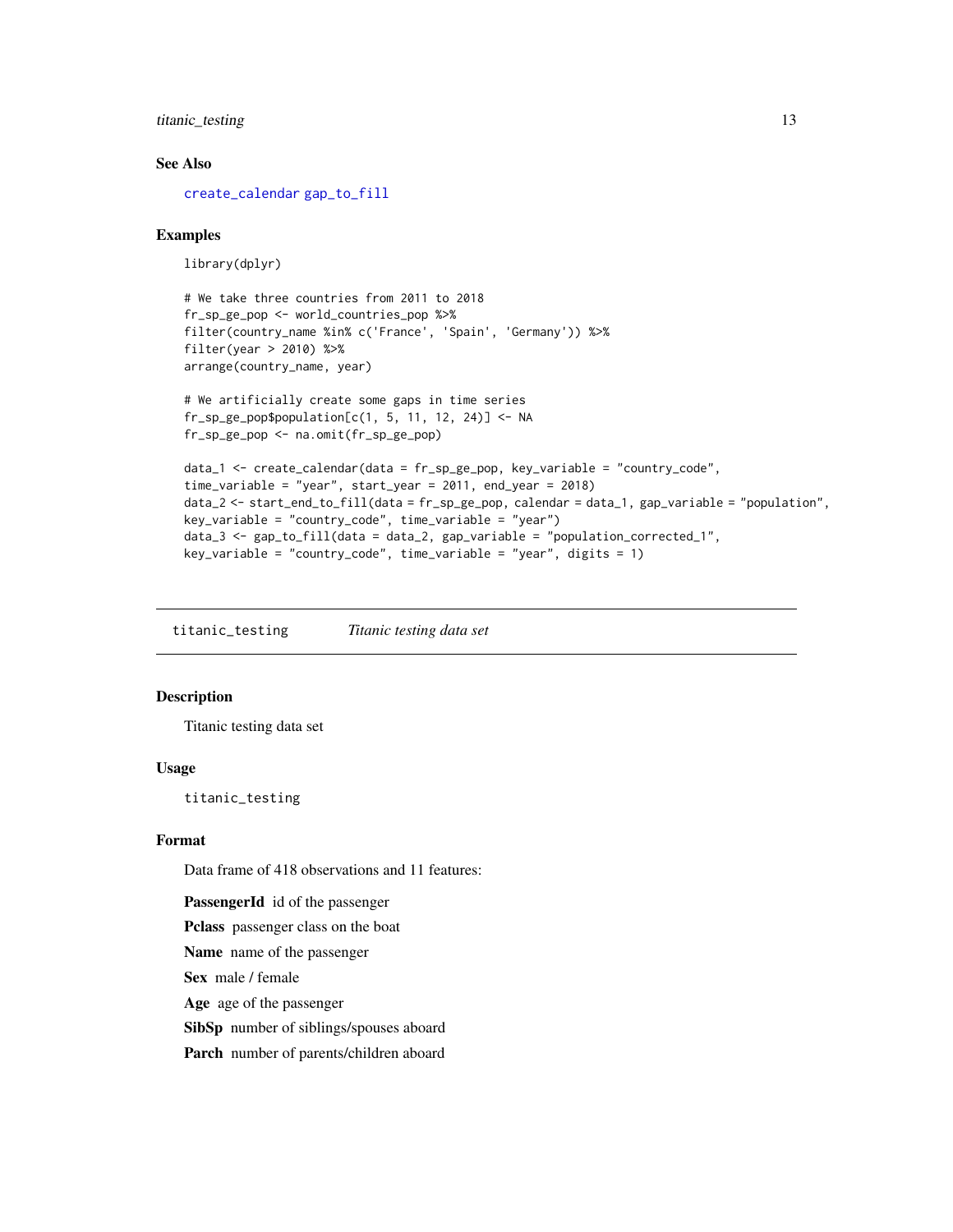<span id="page-13-0"></span>Ticket ticket no Fare price of the ticket Cabin location of the cabin on the boat Embarked harbor city of boarding

#### Source

Kaggle Titanic Competition: <https://www.kaggle.com/c/titanic/data>

#### Examples

data(titanic\_testing)

titanic\_training *Titanic training data set*

#### Description

Titanic training data set

#### Usage

titanic\_training

#### Format

Data frame of 712 observations and 12 features:

PassengerId id of the passenger Survived dummy variable (0 if the passenger died / 1 if the passenger survived) Pclass passenger class on the boat Name name of the passenger Sex male / female Age age of the passenger SibSp number of siblings/spouses aboard Parch number of parents/children aboard Ticket ticket no Fare price of the ticket Cabin location of the cabin on the boat Embarked harbor city of boarding

#### Source

Kaggle Titanic Competition: <https://www.kaggle.com/c/titanic/data>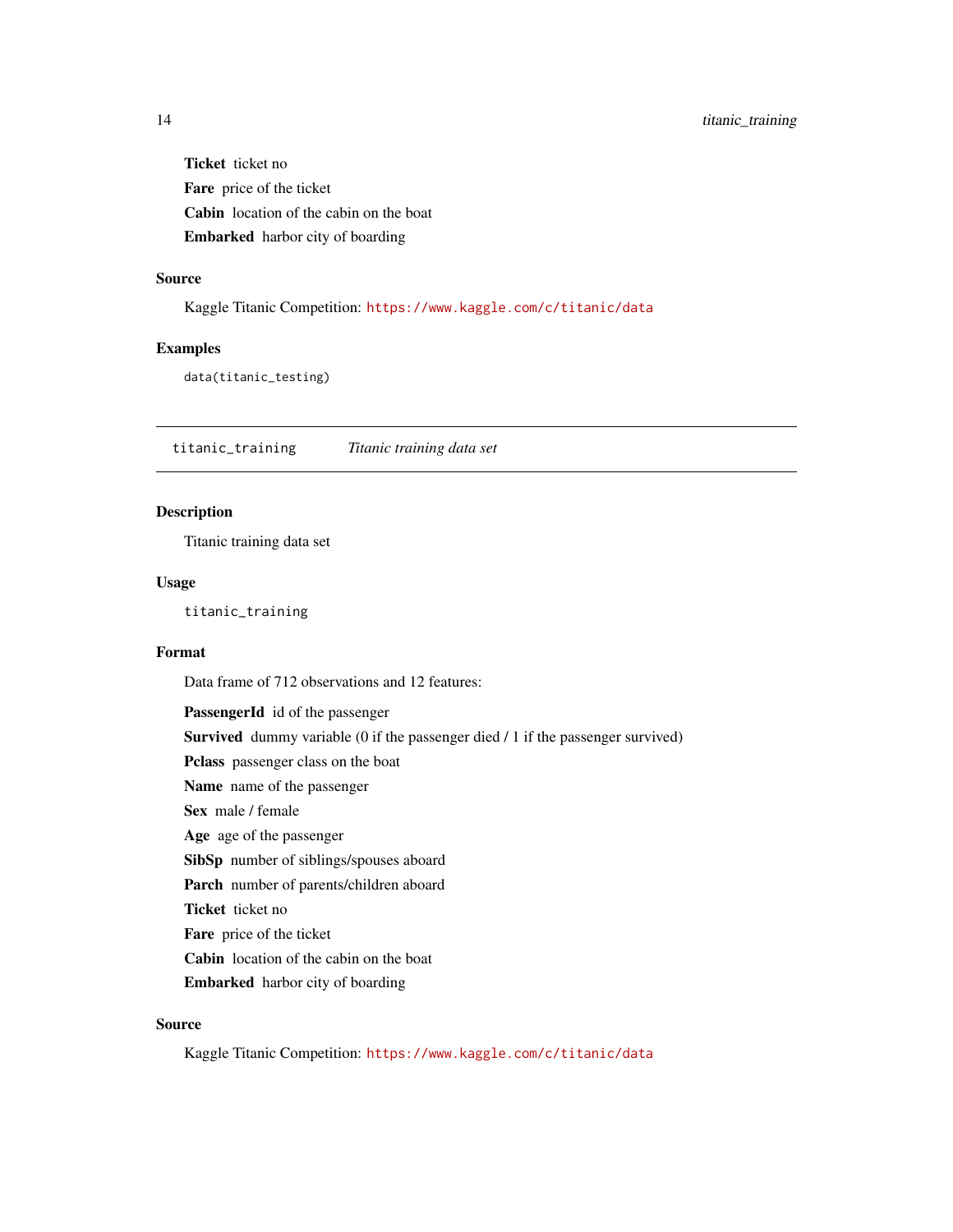<span id="page-14-0"></span>titanic\_validation 15

#### Examples

data(titanic\_training)

titanic\_validation *Titanic validation data set*

#### Description

Titanic validation data set

#### Usage

titanic\_validation

#### Format

Data frame of 179 observations and 12 features:

PassengerId id of the passenger

Survived dummy variable (0 if the passenger died / 1 if the passenger survived)

Pclass passenger class on the boat

Name name of the passenger

Sex male / female

Age age of the passenger

SibSp number of siblings/spouses aboard

Parch number of parents/children aboard

Ticket ticket no

Fare price of the ticket

Cabin location of the cabin on the boat

Embarked harbor city of boarding

#### Source

Kaggle Titanic Competition: <https://www.kaggle.com/c/titanic/data>

#### Examples

data(titanic\_validation)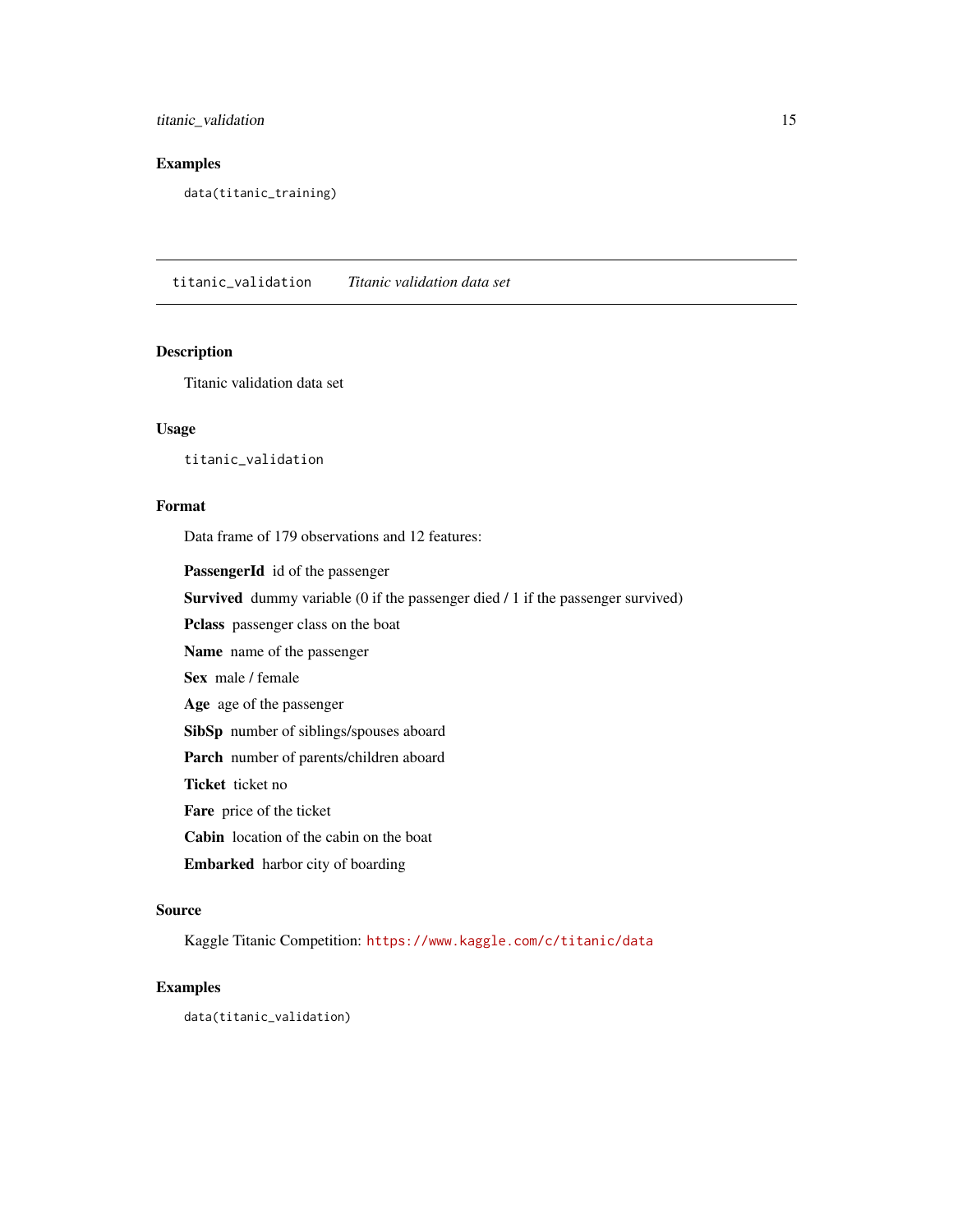<span id="page-15-0"></span>windows\_to\_linux\_path *Convert windows path into linux path*

#### Description

This function allows to make conversion of windows path into linux path

#### Usage

windows\_to\_linux\_path()

#### Details

When the function is called, a prompt asks for the windows path to be converted in the R console. Enter a windows path or copy paste one. Then type ENTER. The Linux converted path appears.

#### Value

None.

#### Author(s)

Simon CORDE

#### References

Link to the author's github package repository: <https://www.github.com/Redcart/helda>

world\_countries\_pop *World countries population from 1960 to 2018*

#### Description

World countries population from 1960 to 2018

#### Usage

world\_countries\_pop

#### Format

R Data frame with 15576 obervations and 4 variables

country\_name name of the country country\_code code of the country in three letters year year from 1960 to 2018 population number of people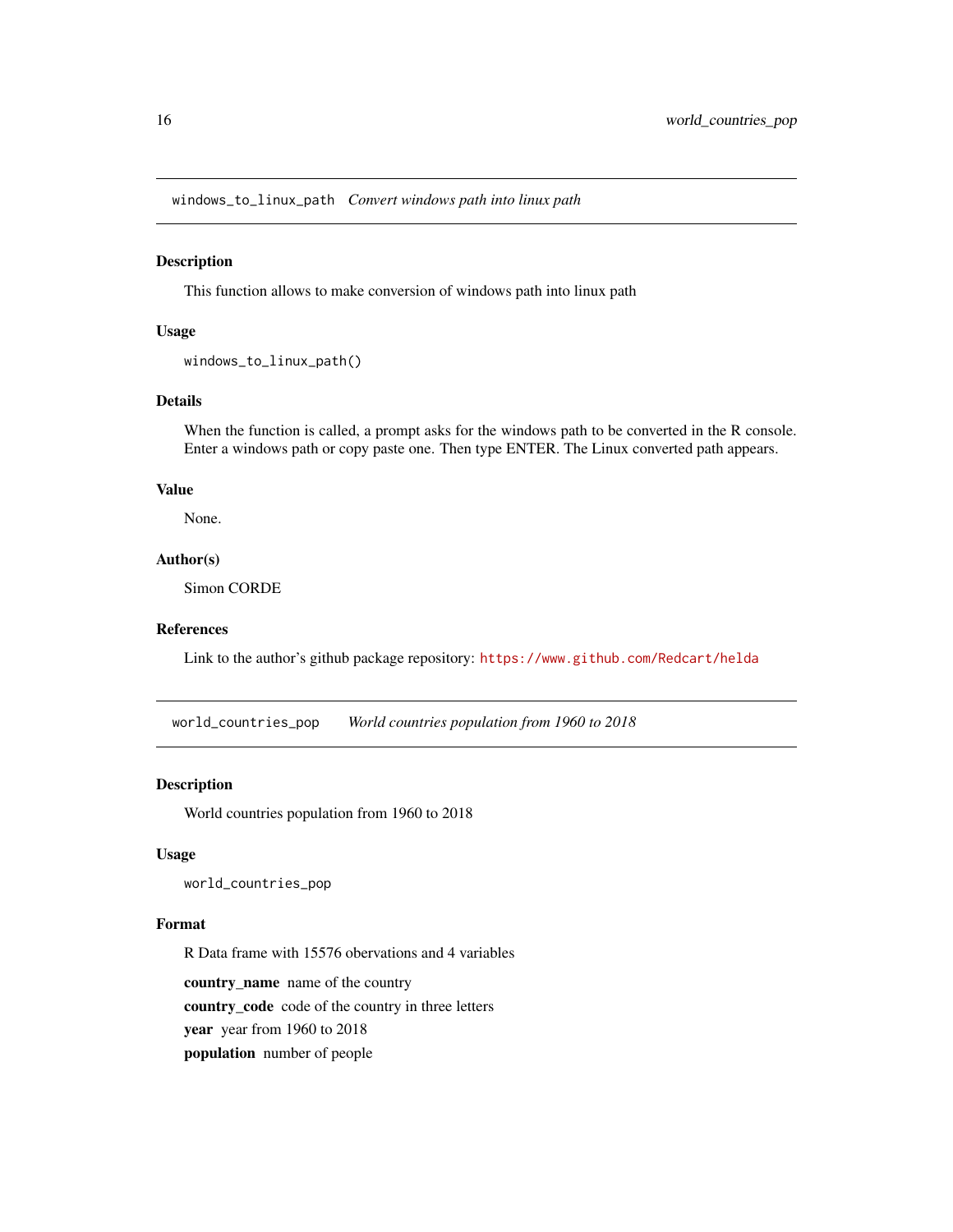### Source

World Bank website <https://data.worldbank.org/indicator/SP.POP.TOTL>

## Examples

data(world\_countries\_pop)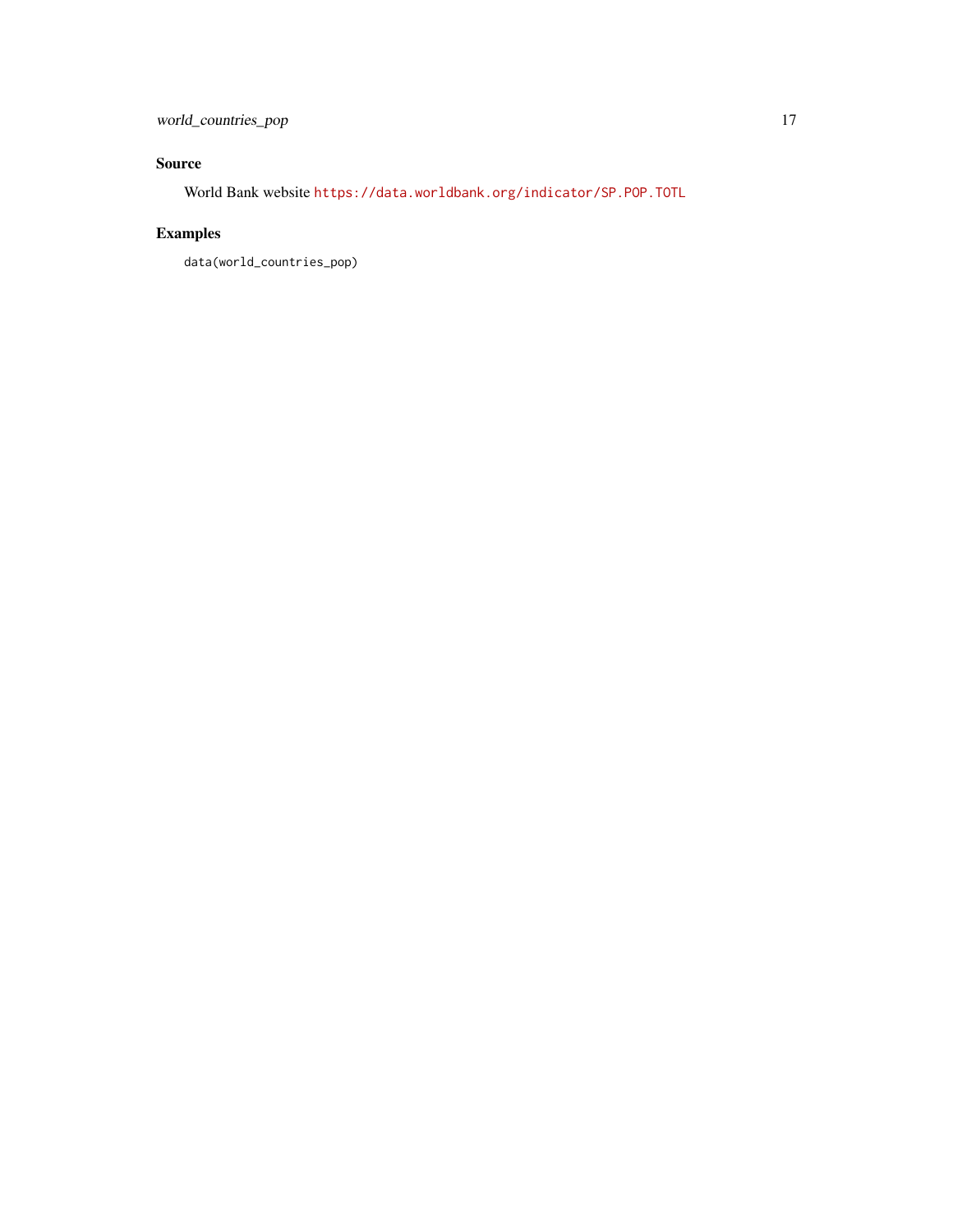# <span id="page-17-0"></span>**Index**

∗Topic SAS proc\_freq, [11](#page-10-0) ∗Topic agglomerative compute\_inertia\_ahc, [4](#page-3-0) ∗Topic calendar create\_calendar, [5](#page-4-0) ∗Topic categorical proc\_freq, [11](#page-10-0) ∗Topic centroids cluster\_centroid, [2](#page-1-0) ∗Topic classification lift\_curve, [9](#page-8-0) lift\_effect, [10](#page-9-0) ∗Topic clustering compute\_inertia\_ahc, [4](#page-3-0) ∗Topic cluster kmeans\_procedure, [8](#page-7-0) ∗Topic curve lift\_curve, [9](#page-8-0) ∗Topic datasets titanic\_testing, [13](#page-12-0) titanic\_training, [14](#page-13-0) titanic\_validation, [15](#page-14-0) world\_countries\_pop, [16](#page-15-0) ∗Topic data cluster\_centroid, [2](#page-1-0) compute\_global\_inertia, [3](#page-2-0) compute\_inertia\_ahc, [4](#page-3-0) create\_formula, [6](#page-5-0) ∗Topic effect lift\_effect, [10](#page-9-0) ∗Topic fill create\_calendar, [5](#page-4-0) gap\_to\_fill, [7](#page-6-0) start\_end\_to\_fill, [12](#page-11-0) ∗Topic formula create\_formula, [6](#page-5-0) ∗Topic frame cluster\_centroid, [2](#page-1-0)

compute\_global\_inertia, [3](#page-2-0) compute\_inertia\_ahc, [4](#page-3-0) create\_formula, [6](#page-5-0) ∗Topic frequency proc\_freq, [11](#page-10-0) ∗Topic gaps create\_calendar, [5](#page-4-0) gap\_to\_fill, [7](#page-6-0) start\_end\_to\_fill, [12](#page-11-0) ∗Topic inertia compute\_global\_inertia, [3](#page-2-0) compute\_inertia\_ahc, [4](#page-3-0) ∗Topic interpolation gap\_to\_fill, [7](#page-6-0) ∗Topic kmeans kmeans\_procedure, [8](#page-7-0) ∗Topic learning lift\_curve, [9](#page-8-0) lift\_effect, [10](#page-9-0) ∗Topic lift lift\_curve, [9](#page-8-0) lift\_effect, [10](#page-9-0) ∗Topic linux windows\_to\_linux\_path, [16](#page-15-0) ∗Topic machine lift\_curve, [9](#page-8-0) lift\_effect, [10](#page-9-0) ∗Topic path windows\_to\_linux\_path, [16](#page-15-0) ∗Topic proc\_freq proc\_freq, [11](#page-10-0) ∗Topic series create\_calendar, [5](#page-4-0) gap\_to\_fill, [7](#page-6-0) start\_end\_to\_fill, [12](#page-11-0) ∗Topic sizes kmeans\_procedure, [8](#page-7-0) ∗Topic table proc\_freq, [11](#page-10-0)